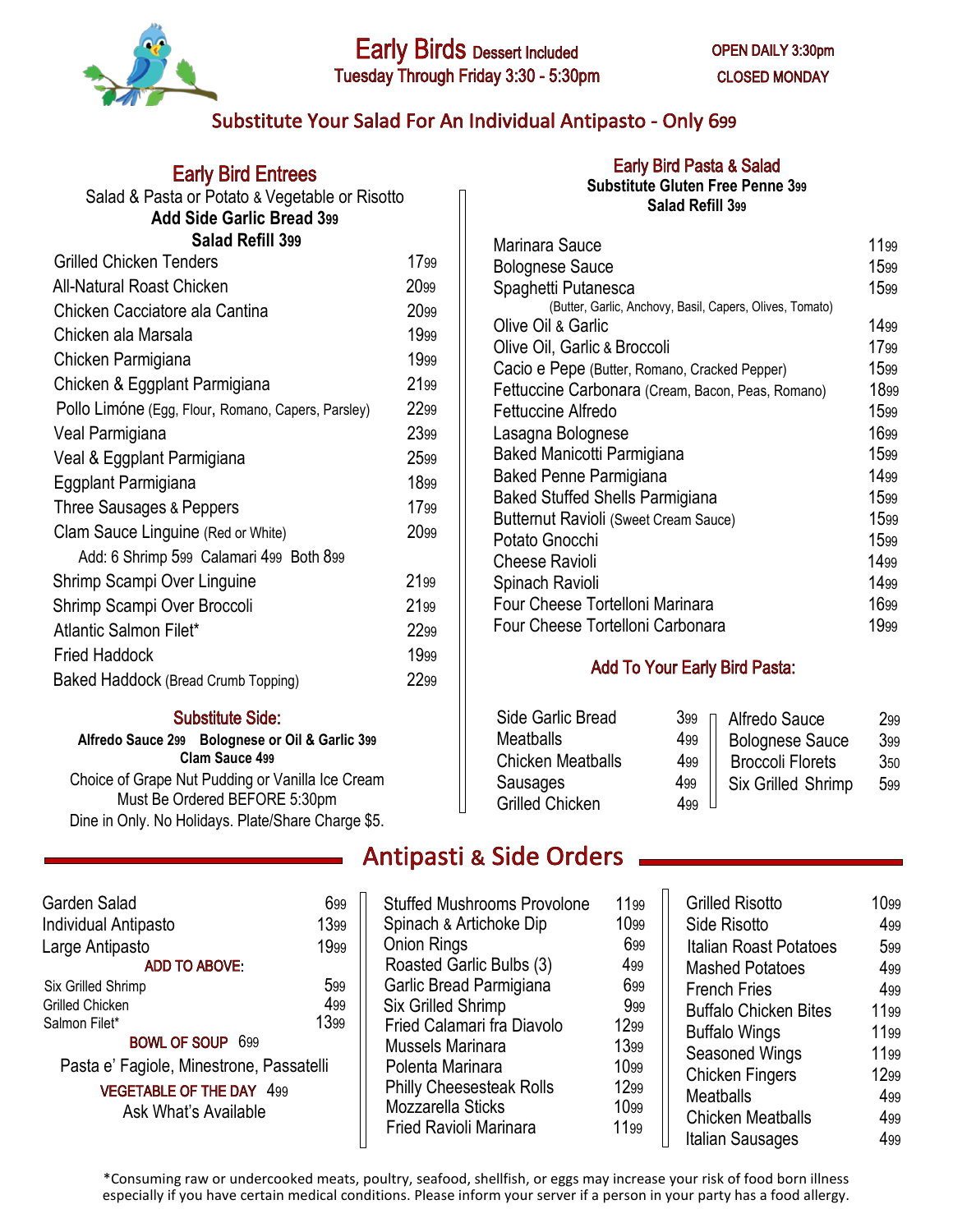# **Pasta with Salad Gluten Free Penne 399 Salad Refill 399**Substitute Your Salad For An Individual Antipasto - Only 699

| Marinara Sauce<br><b>Bolognese Sauce</b><br>Olive Oil & Garlic<br>Olive Oil, Garlic & Broccoli<br>Cacio e Pepe (Butter, Romano, Cracked Pepper)<br>Fettuccine Carbonara<br>(Cream, Bacon, Snow Peas, Romano)<br><b>Fettuccine Alfredo</b><br>Spaghetti ala Putanesca<br>(Butter, Garlic, Anchovy, Basil, Capers, Olives, Tomato) | 1399<br>1799<br>1699<br>1999<br>1799<br>2099<br>1799<br>1799            | Four Cheese Tortelloni Marinara<br>Four Cheese Tortelloni Carbonara<br>Lasagna Bolognese<br>Baked Manicotti Parmigiana<br><b>Baked Penne Parmigiana</b><br><b>Baked Stuffed Shells Parmigiana</b><br>Potato Gnocchi Marinara<br>Butternut Ravioli (Sweet Cream Sauce)<br><b>Cheese Ravioli Marinara</b><br>Spinach Ravioli Marinara | 1899<br>2199<br>1899<br>1799<br>1699<br>1699<br>1799<br>1799<br>1699<br>1699 |
|----------------------------------------------------------------------------------------------------------------------------------------------------------------------------------------------------------------------------------------------------------------------------------------------------------------------------------|-------------------------------------------------------------------------|-------------------------------------------------------------------------------------------------------------------------------------------------------------------------------------------------------------------------------------------------------------------------------------------------------------------------------------|------------------------------------------------------------------------------|
|                                                                                                                                                                                                                                                                                                                                  |                                                                         | <b>Add to Your Pasta:</b>                                                                                                                                                                                                                                                                                                           |                                                                              |
| Side Garlic Bread<br>399<br>399<br><b>Bolognese Sauce</b><br>Alfredo Sauce<br>299                                                                                                                                                                                                                                                | Six Grilled Shrimp<br><b>Grilled Chicken</b><br><b>Broccoli Florets</b> | <b>Meatballs</b><br>599<br><b>Chicken Meatballs</b><br>499<br>Italian Sausages<br>350                                                                                                                                                                                                                                               | 499<br>499<br>499                                                            |
|                                                                                                                                                                                                                                                                                                                                  |                                                                         | Pizza                                                                                                                                                                                                                                                                                                                               |                                                                              |
|                                                                                                                                                                                                                                                                                                                                  |                                                                         | Add a Garden Salad 499                                                                                                                                                                                                                                                                                                              |                                                                              |
| 12" Cheese or Bianco 1199                                                                                                                                                                                                                                                                                                        |                                                                         | 10" Gluten Free Thin Crust 1499<br>Toppings 3.                                                                                                                                                                                                                                                                                      |                                                                              |
| Alfredo Sauce<br><b>Sliced Tomato</b><br><b>Extra Cheese</b><br>Roast Red Pepper<br>Fresh Mozzarella<br><b>Fresh Peppers</b><br>Mushroom<br>Eggplant (Breaded)<br>Onion<br><b>Black Olives</b><br><b>Caramelized Onion</b>                                                                                                       | Roast Green Peppers                                                     | <b>Sliced Garlic</b><br>Sausage<br><b>Roasted Garlic</b><br>Meatball<br><b>Broccoli Florets</b><br><b>Chicken Meatball</b><br>Pineapple<br>Pepperoni<br><b>Buffalo Chicken</b><br>Bacon<br><b>Grilled Chicken</b><br>Prosciutto                                                                                                     | Mortadella<br>Hot<br>Capicola<br>Ham<br>Salami<br>Anchovy                    |
|                                                                                                                                                                                                                                                                                                                                  | <b>Combo Pizza Specials</b>                                             |                                                                                                                                                                                                                                                                                                                                     |                                                                              |
| Chicken Parmigiana<br>Pomodoro Di Parma<br><b>Bolognese</b><br><b>LC Deluxe</b>                                                                                                                                                                                                                                                  | Sausage, Meatball, Pepperoni, Salami                                    | Hand Breaded Cutlets, Sauce, Blended Cheese<br>Prosciutto, Tomatoes, Arugula, Mozzarella, Romano<br>Sausage, Pepperoni, Salami, Mushroom, Pepper, Onion                                                                                                                                                                             | 1799<br>1799<br>1899<br>1999                                                 |
|                                                                                                                                                                                                                                                                                                                                  |                                                                         | <b>Sandwiches</b>                                                                                                                                                                                                                                                                                                                   |                                                                              |
| With Salad or Fries (Substitute Onion Rings 199)                                                                                                                                                                                                                                                                                 |                                                                         | Add a Bowl of Soup 499                                                                                                                                                                                                                                                                                                              |                                                                              |
| <b>Italian Grinder</b>                                                                                                                                                                                                                                                                                                           | 1399                                                                    | Prime Rib French Dip (Caramelized Onion, Provolone)                                                                                                                                                                                                                                                                                 | 1699                                                                         |
| Deluxe Italian Grinder (Prosciutto)                                                                                                                                                                                                                                                                                              | 1499                                                                    | Sausage & Peppers Parmigiana                                                                                                                                                                                                                                                                                                        | 1399                                                                         |
| Hot Capicola & Provolone                                                                                                                                                                                                                                                                                                         | 1299                                                                    | Meatball Parmigiana                                                                                                                                                                                                                                                                                                                 | 1399                                                                         |
| Mortadella & Provolone                                                                                                                                                                                                                                                                                                           | 1199                                                                    | Chicken Meatball Parmigiana                                                                                                                                                                                                                                                                                                         | 1399                                                                         |
| Ham & Provolone                                                                                                                                                                                                                                                                                                                  | 1199                                                                    | Veal Parmigiana                                                                                                                                                                                                                                                                                                                     | 1599                                                                         |
| Salami & Provolone                                                                                                                                                                                                                                                                                                               | 1199                                                                    | Chicken Parmigiana                                                                                                                                                                                                                                                                                                                  | 1499                                                                         |
| Prosciutto & Provolone                                                                                                                                                                                                                                                                                                           | 1399                                                                    | Eggplant Parmigiana (Hand Cut)                                                                                                                                                                                                                                                                                                      | 1499                                                                         |
| <b>Above With:</b><br>Lettuce, Tomato, Onions, Arugula, Pepperoncini                                                                                                                                                                                                                                                             |                                                                         | We Use Only The Finest Imported Deli Meats                                                                                                                                                                                                                                                                                          |                                                                              |

\*Consuming raw or under cooked meats, poultry, seafood, shellfish, or eggs may increase your risk of food born illness, especially if you have certain medical conditions. Please inform your server if a person in your party has an allergy.